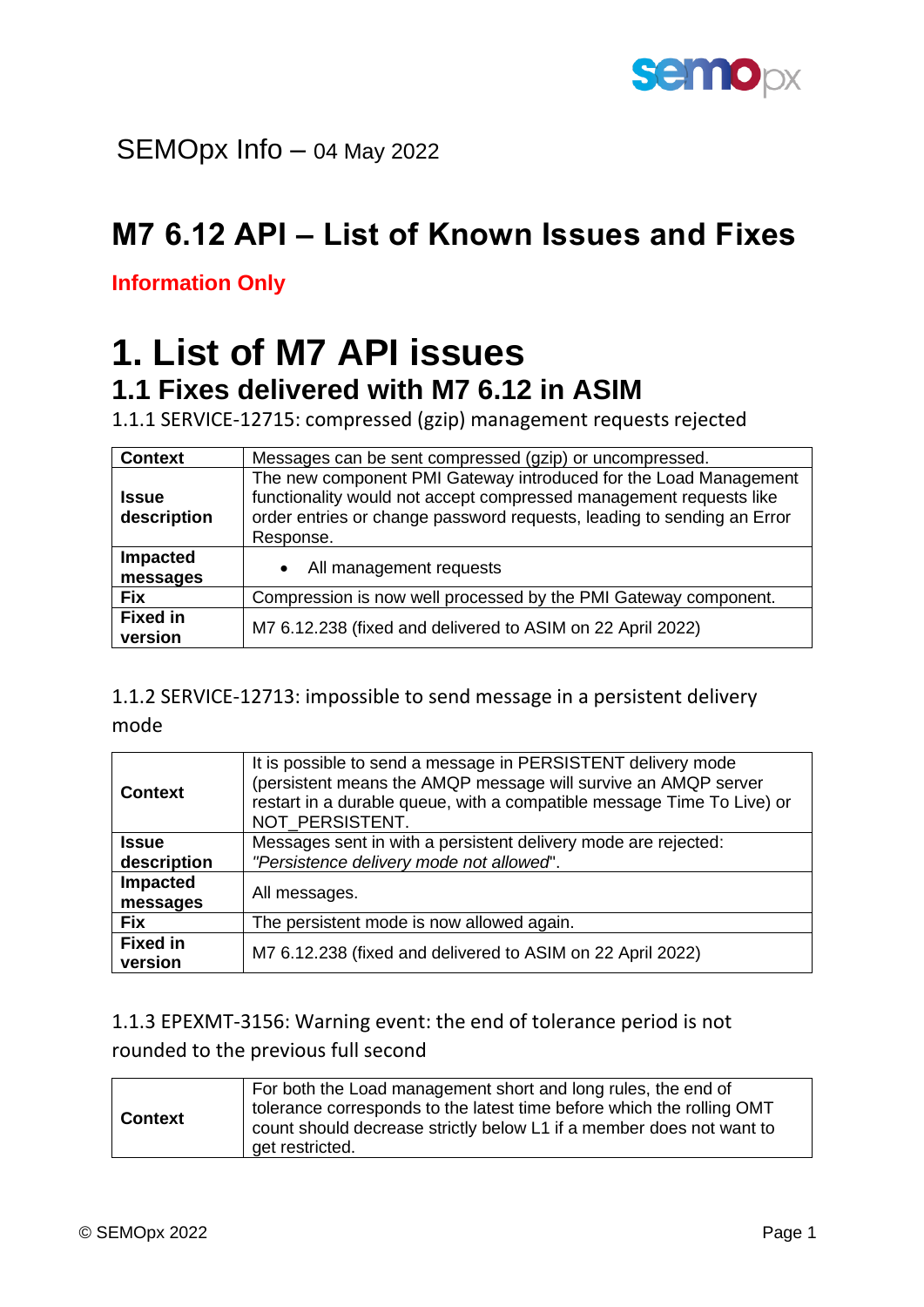

|                 | DFS230 section 3.3.3 states that the End of Tolerance must be rounded<br>down to a full second for both Short and Long Rule.                                                                                                                                                                                                                                                                                                                                                                                                                                                                                                                |
|-----------------|---------------------------------------------------------------------------------------------------------------------------------------------------------------------------------------------------------------------------------------------------------------------------------------------------------------------------------------------------------------------------------------------------------------------------------------------------------------------------------------------------------------------------------------------------------------------------------------------------------------------------------------------|
| <b>Issue</b>    |                                                                                                                                                                                                                                                                                                                                                                                                                                                                                                                                                                                                                                             |
| description     | The end of tolerance period is not rounded to the previous full second.                                                                                                                                                                                                                                                                                                                                                                                                                                                                                                                                                                     |
| <b>Impacted</b> | Throttling Status Response (release time when status =<br>$\bullet$                                                                                                                                                                                                                                                                                                                                                                                                                                                                                                                                                                         |
| messages        | <b>WARNING)</b>                                                                                                                                                                                                                                                                                                                                                                                                                                                                                                                                                                                                                             |
|                 | MsgRprt messageCode="168" end of tolerance                                                                                                                                                                                                                                                                                                                                                                                                                                                                                                                                                                                                  |
|                 | The end of tolerance is rounded down to the previous full second (000                                                                                                                                                                                                                                                                                                                                                                                                                                                                                                                                                                       |
|                 | milliseconds).                                                                                                                                                                                                                                                                                                                                                                                                                                                                                                                                                                                                                              |
|                 | Example with a tolerance of 5 seconds:                                                                                                                                                                                                                                                                                                                                                                                                                                                                                                                                                                                                      |
|                 |                                                                                                                                                                                                                                                                                                                                                                                                                                                                                                                                                                                                                                             |
|                 | MsgRprt:                                                                                                                                                                                                                                                                                                                                                                                                                                                                                                                                                                                                                                    |
|                 | <msg messagecode="168" mktsupervisionmsg="false" msgld="4946285" svrty="HIG" timestmp="2022-&lt;br&gt;04-27T10:23:09.661Z" txt="Throttling status changed for TM002 to&lt;br&gt;WARNING at 2022-04-27T12:23:09.651477+02:00, short rule&lt;/th&gt;&lt;/tr&gt;&lt;tr&gt;&lt;th&gt;&lt;/th&gt;&lt;th&gt;(status=WARNING, end of tolerance: 2022-04-27T12: 23:14+02:00) and long&lt;/th&gt;&lt;/tr&gt;&lt;tr&gt;&lt;th&gt;&lt;/th&gt;&lt;th&gt;rule (status=NO_RESTRICTION), last user: CXSIM207, last member client&lt;/th&gt;&lt;/tr&gt;&lt;tr&gt;&lt;th&gt;&lt;/th&gt;&lt;th&gt;correlation id: LOAD #4_12:23:09.576 " type="PUBLIC"></msg> |
|                 | ThrottlingStatusResp:<br>$\bullet$                                                                                                                                                                                                                                                                                                                                                                                                                                                                                                                                                                                                          |
| <b>Fix</b>      | <throttlingstatusresp xmlns="http://www.deutsche-boerse.com/m7/v6"><br/><standardheader marketid="EPEX"></standardheader></throttlingstatusresp>                                                                                                                                                                                                                                                                                                                                                                                                                                                                                            |
|                 | <throttlingmemberstatus mbrid="TM002" status="WARNING" timestamp="2022-04-&lt;/th&gt;&lt;/tr&gt;&lt;tr&gt;&lt;th&gt;&lt;/th&gt;&lt;th&gt;27T10:23:12.000Z"><br/><shortrule <="" observationperiodlength="10" th="" toleranceperiodlength="5"></shortrule></throttlingmemberstatus>                                                                                                                                                                                                                                                                                                                                                          |
|                 | reconnectionCoolDown="10" omtLimitL1="5" omtLimitL2="10">                                                                                                                                                                                                                                                                                                                                                                                                                                                                                                                                                                                   |
|                 | <status <="" releasetimestamp="2022-04-27T10:23:14.000Z" status="WARNING" th=""></status>                                                                                                                                                                                                                                                                                                                                                                                                                                                                                                                                                   |
|                 | currentOmtCount="7"/>                                                                                                                                                                                                                                                                                                                                                                                                                                                                                                                                                                                                                       |
|                 | <br><longrule <="" observationperiodlength="86400" th="" toleranceperiodlength="0"></longrule>                                                                                                                                                                                                                                                                                                                                                                                                                                                                                                                                              |
|                 | reconnectionCoolDown="0" omtLimitL1="9999999" omtLimitL2="9999999">                                                                                                                                                                                                                                                                                                                                                                                                                                                                                                                                                                         |
|                 | <status currentomtcount="85" status="NO_RESTRICTION"></status>                                                                                                                                                                                                                                                                                                                                                                                                                                                                                                                                                                              |
|                 | <br>                                                                                                                                                                                                                                                                                                                                                                                                                                                                                                                                                                                                                                        |
|                 |                                                                                                                                                                                                                                                                                                                                                                                                                                                                                                                                                                                                                                             |
|                 |                                                                                                                                                                                                                                                                                                                                                                                                                                                                                                                                                                                                                                             |
| <b>Fixed in</b> | M7 6.12.320 (fixed and delivered to ASIM on 22 April 2022)                                                                                                                                                                                                                                                                                                                                                                                                                                                                                                                                                                                  |
| version         |                                                                                                                                                                                                                                                                                                                                                                                                                                                                                                                                                                                                                                             |

1.1.4 EPEXMT-3022: the LoginReq new 6.12 throttlingUserAction option does not hibernate the right scope of API orders when a member gets restricted

| <b>Context</b>              | M7 6.12 offers the possibility to control the state of API orders when a<br>member gets restricted/throttled.                                                                                                                                                                                                                                                                                                                                                                                                                   |
|-----------------------------|---------------------------------------------------------------------------------------------------------------------------------------------------------------------------------------------------------------------------------------------------------------------------------------------------------------------------------------------------------------------------------------------------------------------------------------------------------------------------------------------------------------------------------|
| <b>Issue</b><br>description | Restriction event: the scope of orders that should get hibernated when<br>being restricted does to correspond to the scope defined at new<br>LoginReq options level (throttlingUserAction).<br>Login in with throttlingUserAction = HIBE_BG_ORDERS leads to<br>hibernate all API orders instead of only API orders owned by the<br>connected users' BGs.<br>Example: if the connected user is assigned to BG_1 and BG_2 but not to<br>BG_3 then all orders owned by BG_1, 2 and 3 are hibernated instead of<br>only BG_1 and 2. |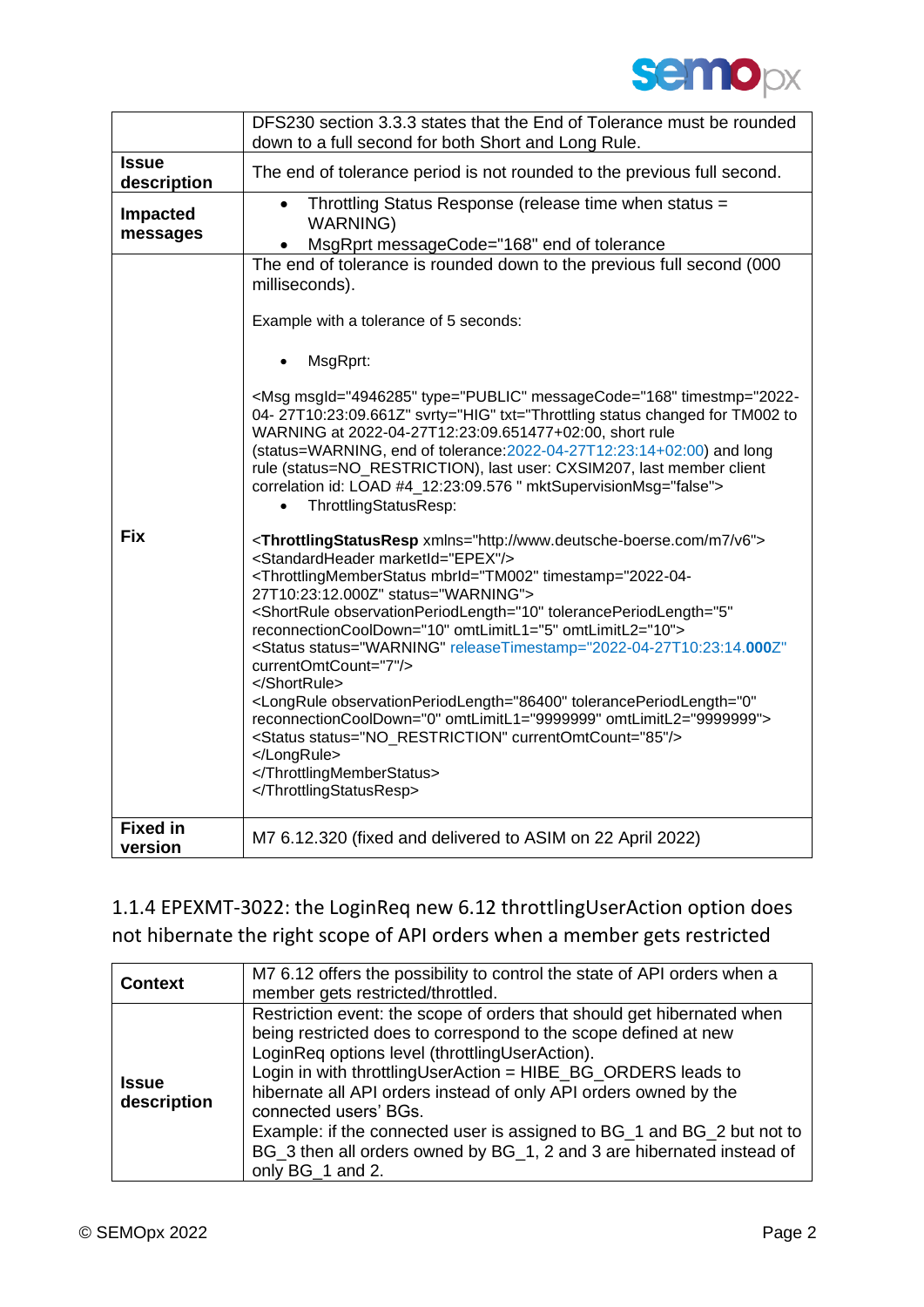

| Impacted<br>messages       | LoginReq                                                   |
|----------------------------|------------------------------------------------------------|
| <b>Fix</b>                 | Hibernate only orders owned by the connected user BGs.     |
| <b>Fixed in</b><br>version | M7 6.12.224 (fixed and delivered to ASIM on 22 April 2022) |

### 1.1.5 SERVICE-12189 Local orders partial matching changes the order entry timestamp in the order book (6.11 issue)

| <b>Context</b>              | Order book data feature an Order Entry Timestamp for each order.<br>This timestamp corresponds to the order creation time and is not<br>expected to evolve, even if the quantity decreases (including when the<br>order quantity decreases because the order got partially matched).<br>This timestamp is used to define the order priority for a given price in the<br>order book display.                                                                                                                                                                                                                                                                                                                                                                                                                                                                                                                                                                                                                                                                                                                                                                                                                                                                                                                                                                                                                                                                                                                                                                                                              |
|-----------------------------|----------------------------------------------------------------------------------------------------------------------------------------------------------------------------------------------------------------------------------------------------------------------------------------------------------------------------------------------------------------------------------------------------------------------------------------------------------------------------------------------------------------------------------------------------------------------------------------------------------------------------------------------------------------------------------------------------------------------------------------------------------------------------------------------------------------------------------------------------------------------------------------------------------------------------------------------------------------------------------------------------------------------------------------------------------------------------------------------------------------------------------------------------------------------------------------------------------------------------------------------------------------------------------------------------------------------------------------------------------------------------------------------------------------------------------------------------------------------------------------------------------------------------------------------------------------------------------------------------------|
| <b>Issue</b><br>description | In M7 local contract order books, a partial order match leads to an<br>update of the order entry time.<br>As a result, if there is at least another order at the same price then<br>ComTrader (and API clients relying on the order entry time attribute)<br>displays the partially matched order after the other one(s) having the<br>same price in the order book (i.e. in the price-time queue.<br>Example:<br>Step 1: the order book 15-16 Intraday_hour_Power / NL has 2<br>buy orders:<br>Order 1 :20MW@10€ order entry time: 14:15:01<br>$\circ$<br>Order 2:50MW@10€ order entry time: 14:15:15<br>$\circ$<br>Step 2: at 14:15:20 order 1 is partially matched (aggressed by a<br>5MW order). The order book gets updated:<br>Order 2 :50MW@10€ order entry time: 14:15:15<br>$\circ$<br>Order 1:15MW@10 $\epsilon$ order entry time: 14:15:20 => partial<br>$\circ$<br>trade timestamp: now order 1 is displayed in 2nd position<br>Step 3: at 14:15:30 another aggressor order is sent 3MW@10€:<br>Order 1 still gets partially matched, because the matcher<br>$\circ$<br>relies on order characteristics.<br>Order 2 :50MW@10€ order entry time: 14:15:15<br>$\circ$<br>Order 1 :12MW@10€ order entry time: 14:15:30<br>$\circ$<br>Remote/XBID order books are not impacted.<br>Note: The matcher relies on direct order data and is not impact by this<br>behaviour: the order keeps the right priority matching wise (in that case,<br>the priority is NOT affected, which works as expected). Only the order<br>book "display" priority is impacted via the related order entry timestamp. |
| <b>Impacted</b>             | • Public Order Books Response                                                                                                                                                                                                                                                                                                                                                                                                                                                                                                                                                                                                                                                                                                                                                                                                                                                                                                                                                                                                                                                                                                                                                                                                                                                                                                                                                                                                                                                                                                                                                                            |
| messages                    | • Public Order Books Delta Report                                                                                                                                                                                                                                                                                                                                                                                                                                                                                                                                                                                                                                                                                                                                                                                                                                                                                                                                                                                                                                                                                                                                                                                                                                                                                                                                                                                                                                                                                                                                                                        |
| Fix                         | Order Entry Time is not updated anymore in case of a partial match on<br>local contracts.                                                                                                                                                                                                                                                                                                                                                                                                                                                                                                                                                                                                                                                                                                                                                                                                                                                                                                                                                                                                                                                                                                                                                                                                                                                                                                                                                                                                                                                                                                                |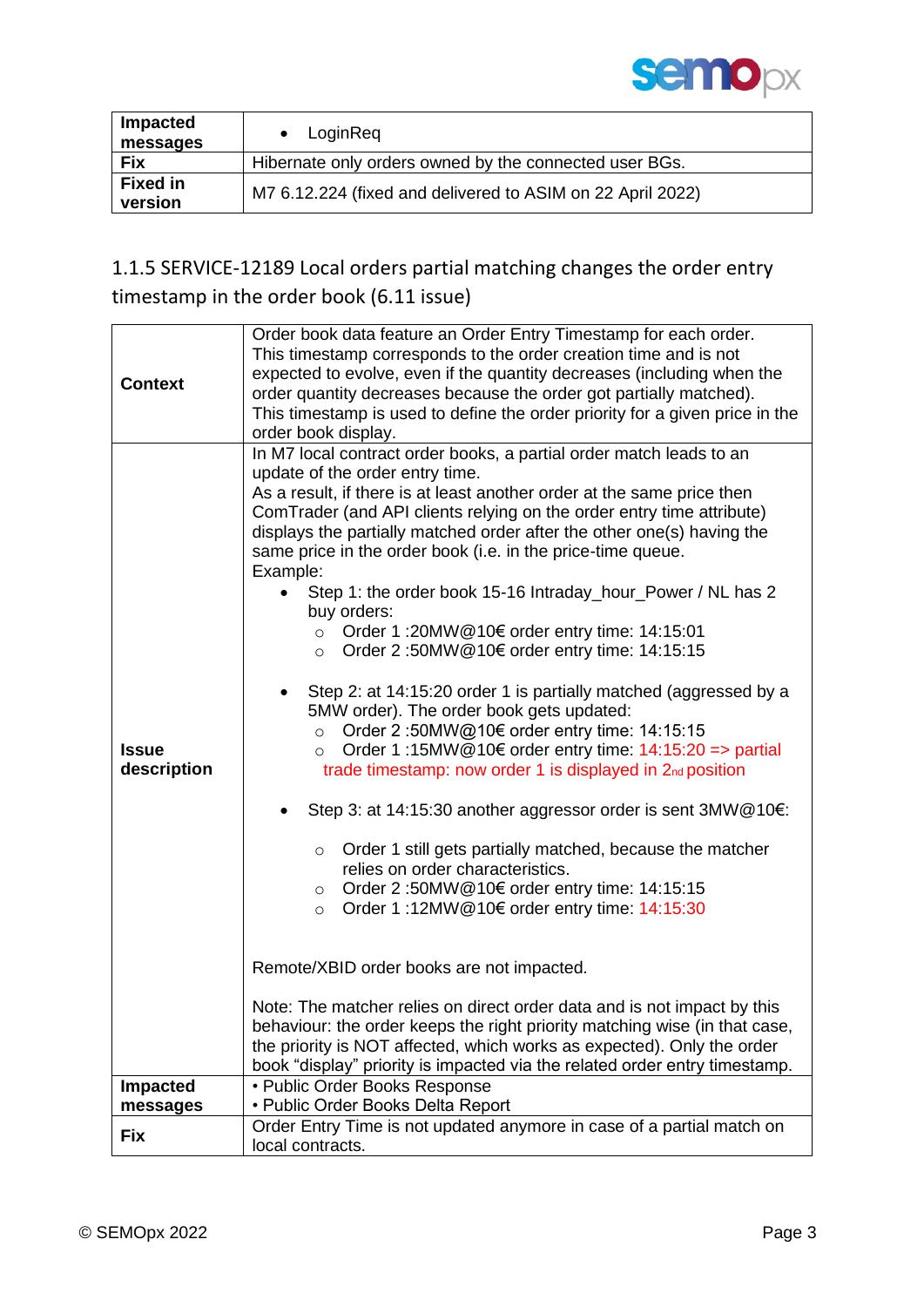

**Fixed in version** M7 6.12.290

### **1.2 Open 6.12 issues**

1.2.1 EPEXMT-3137: ErrResp text when restricted for the Load Management Short or Long rule indicates a date in the past (1970)

| <b>Context</b>              | When being restricted, order management requests are rejected with an<br>Error Response message indicating the release time for the impacted<br>short or long rule.                                                                                                                                                                                                                                                                           |
|-----------------------------|-----------------------------------------------------------------------------------------------------------------------------------------------------------------------------------------------------------------------------------------------------------------------------------------------------------------------------------------------------------------------------------------------------------------------------------------------|
| <b>Issue</b><br>description | Example: when a member is restricted for the long rule, the short rule<br>shows a release time in 1970:<br><error err="Request OrdrEntry cannot be processed because your&lt;br&gt;member exceeded throttling limit, short rule release time: 1970-01-&lt;br&gt;01T01:00:00+01:00, long rule release time: 2022-02-&lt;br&gt;15T13:00:00+01:00" errcode="0"></error><br>$<$ /ErrResp><br>The short rule release time should not be mentioned. |
| Impacted<br>messages        | ErrResp<br>$\bullet$                                                                                                                                                                                                                                                                                                                                                                                                                          |
| <b>Fix</b>                  | TBD. We are not sure yet this will be changed.                                                                                                                                                                                                                                                                                                                                                                                                |
| <b>Fixed in</b><br>version  | TBD                                                                                                                                                                                                                                                                                                                                                                                                                                           |

# **2. Pending Questions: General (Resolved)**

2.1.1 SERVICE-5227: unexpected logout reports for "inactivity" reason

| M7 can send Logout reports to a logged in user in various                 |
|---------------------------------------------------------------------------|
| circumstances, because kicked out by someone else using the same          |
| user and logging in (with force $=$ true), or for technical reasons.      |
| API apps must react to the Logout report by closing the AMQP              |
| connection, reconnect and try to log in again if relevant.                |
| A couple of customers receive spontaneous Logout reports from M7          |
| because of "INACTIVITY" (text in the Logout Report message).              |
| This may be followed by difficulties to log in again for several minutes. |
| So far, the only valid reason for which the login session is closed for   |
| inactivity is whenever a channel is closed while connection and other     |
| channels still exist.                                                     |
| Logout Report                                                             |
|                                                                           |
| This INACTIVITY logout report can be sent for one of the following        |
| reasons:                                                                  |
| A1: M7 sends a Logout report with text = "INACTIVITY" when it             |
| detects that an API application has closed its AMQP connection            |
| without having sent an explicit Logout Request.                           |
|                                                                           |